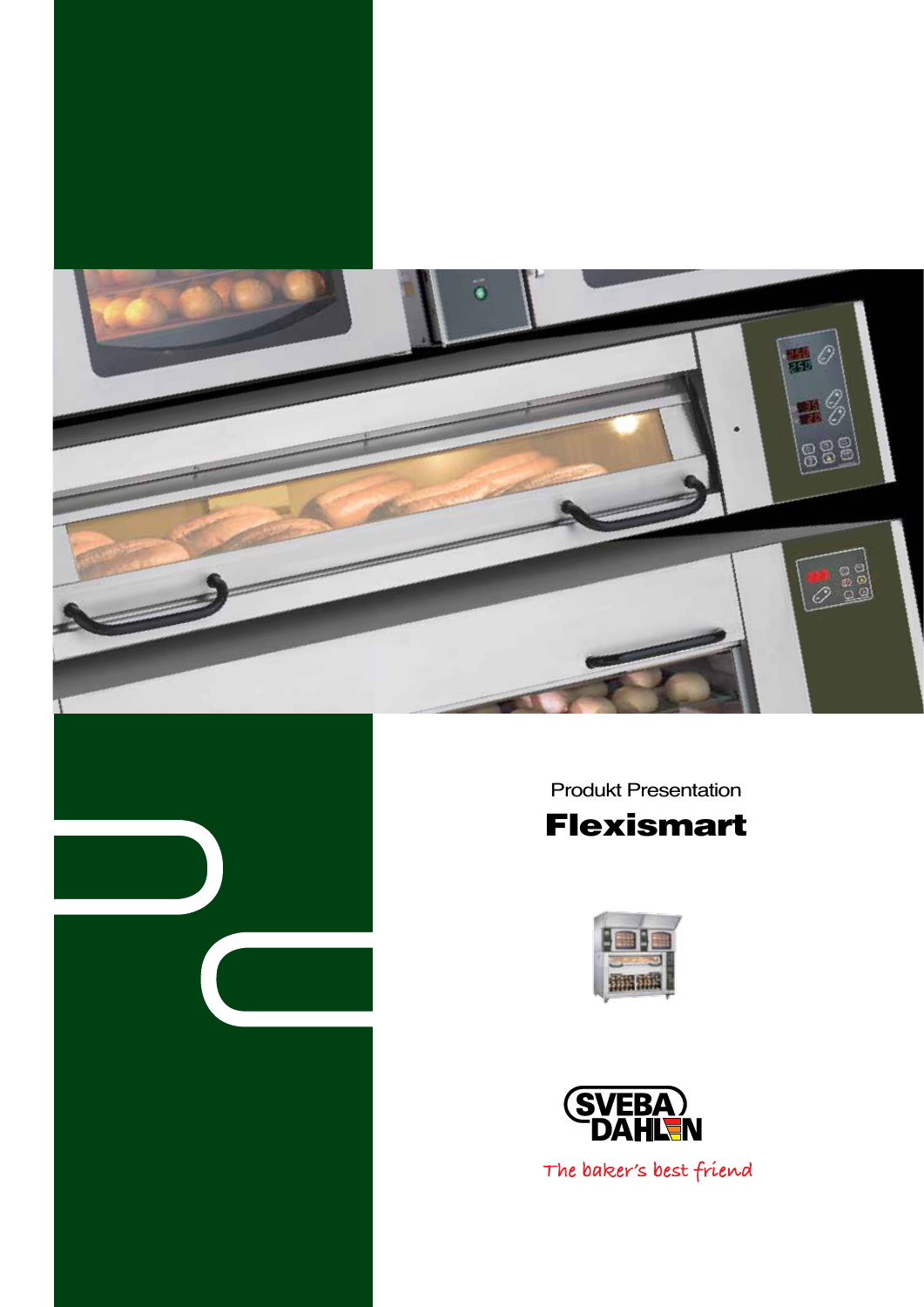

## Put simply – flexible is smart!

Sveba-Dahlen brings bakeries to a new level with its Flexismart bakery concept. Through a combination of four basic elements – rotating mini rack oven, convection oven, deck oven and a prover, which in turn are available in different widths and heights, the

baker and the bakery/ store get completely unique possibilities to tailor-make their baking equipment.

All you need can be assembled in one and the same unit and placed in one and the same place. Flexismart is entirely adjustable to the baking needs of the day for different products, volumes and times.





Examples of Flexismart combinations. Left: S200 mini rack oven, DC-1 Classic deck oven and DCJ-1 Classic prover. Right: Double Bakesmart oven, DC-3 Classic deck oven and DCJ-3 Classic prover.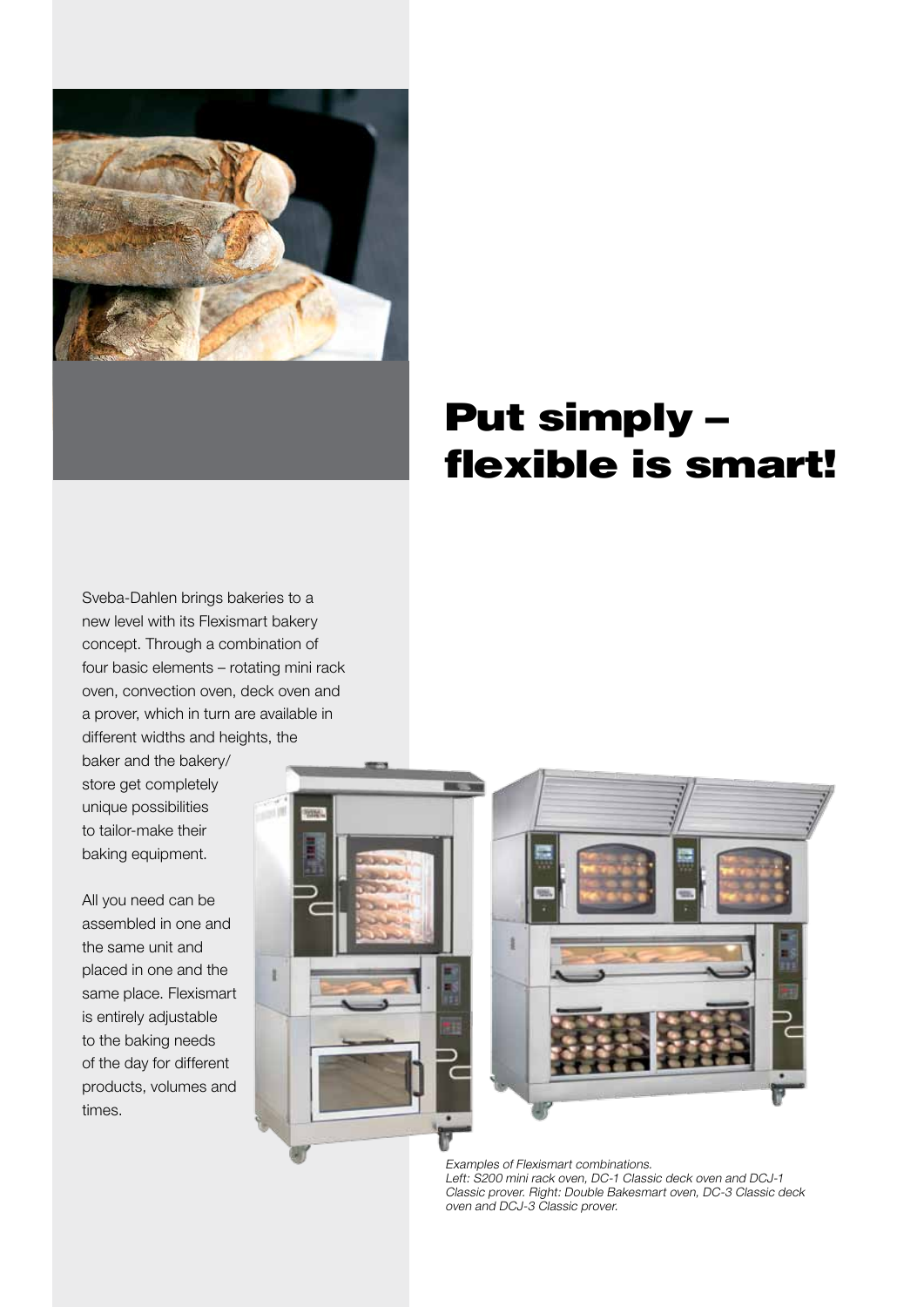# Flexismart combinations:

## Examples of combinations with S200 mini rack oven:

With Flexismart, you can combine Sveba Dahlen's mini rack oven S200 in various ways with the Classic deck oven DC1/DC3 and proofbox DCJ1/DCJ3.





NOTE: When calculating the overall height you must always include an intermediate section above the DC oven, H = 110 mm. If the oven does not have the DCJ proofbox, you must also include a bottom section in the lower DC oven, H = 115. The height of the castors is also included (if the oven does not have a proofbox). H = 135 mm. The recommended maximum height is based on the best working ergonomics.

### 1075 1075 2020 2020 with Bakesmart oven: Examples of combinations



ways with the Classic deck oven DC1/DC3 and prover DCJ1/DCJ3. Flexismart can also combine the Bakesmart convection oven in various









NOTE: When calculating the overall height you must always include an intermediate section above the DC oven, H = 110 mm. If the oven does not have the DCJ prover, you must also include a bottom section in the lower DC oven, H = 115. The height of the castors is also included (if the oven does not have a proofbox).  $H = 135$  mm. The recommended maximum height is based on the best working ergonomics.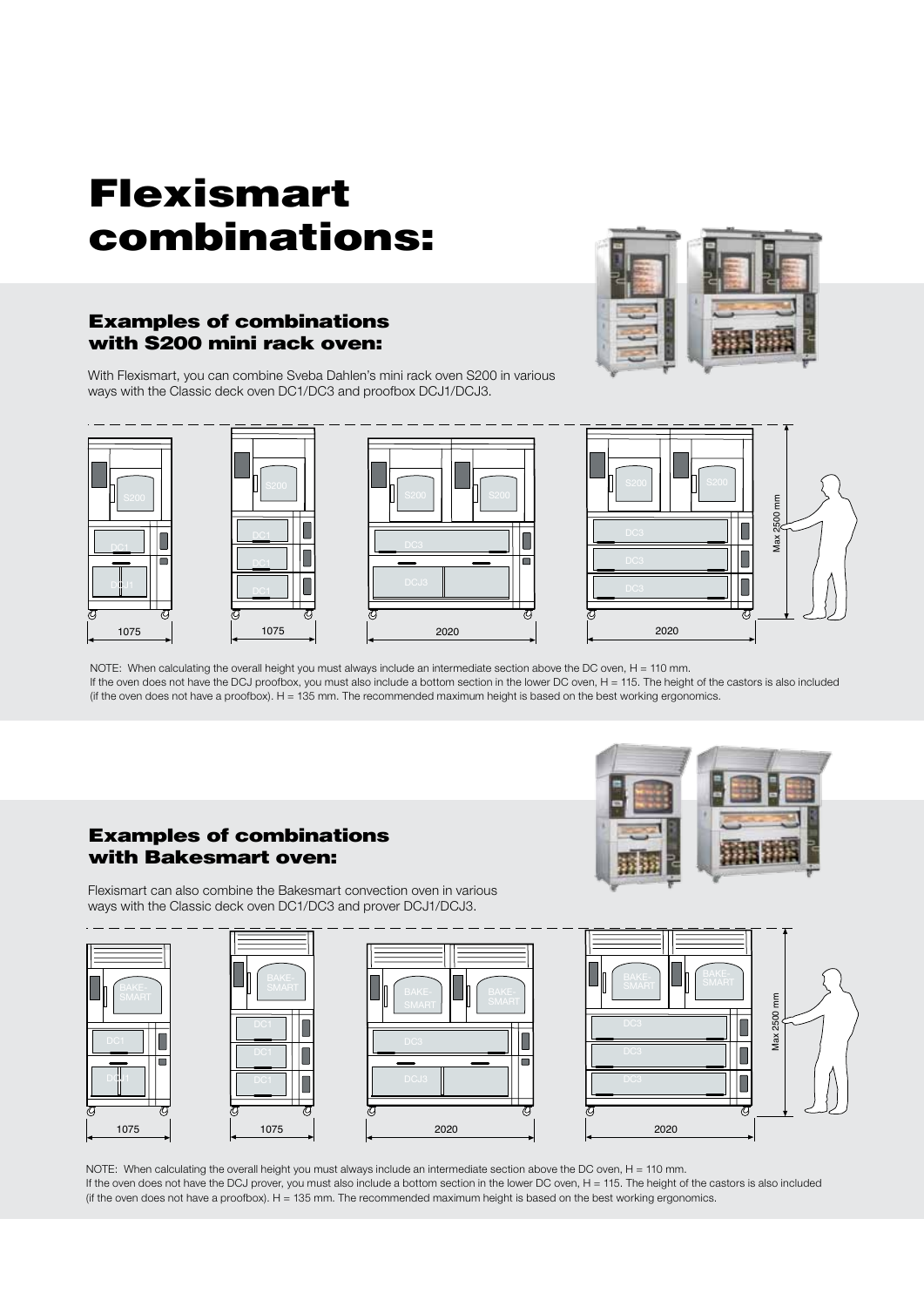# Flexismart components:

Flexismart is constructed using tested components. Components that are combined in a smart way into flexible and complete units, designed to meet the customer's daily capacity, product range and flexibility requirements.

More information about the components is contained in the product brochure.

#### Note that S200 cannot be combined with Bakesmart!

## S200 mini rack oven:

A small oven with the efficiency and flexibility of a large oven. With IBS – Sveba-Dahlen's patented system for alternately rotating the rack. IBS means products that are baked get the same amount of heat on all sides. The result is fast, even and energy-efficient baking.

S200 has a built-in steam system with a high steam capacity and is fitted with Sveba-Dahlen's easy-to-use E-panel.

#### Accessories

EXTRA RACK – S200 can be fitted with four, five or six runners.

Canopy – a canopy with or without extractor is available as an option.

CONDENSATING UNIT

#### Specification

 $950$ 

1050

### Bakesmart oven:

Bakesmart is a convection type of oven and - as the runners on the sides of the oven can easily be reversed - there is space for four or five trays.

Bakesmart has a control panel as standard with nine baking programs, and has the option to manually adjust the settings during baking. manually adjust the setting

#### Accessories

Colour panel Canopy with condensation unit







#### Specifikation

|  | El. power 7,5 KW | Weight 135 kg | Tray size 600x400 | No of trays $-4(93 \text{ mm qap})$<br>or $5(77 \text{ mm}$ gap) | Baking temp max 250°C |
|--|------------------|---------------|-------------------|------------------------------------------------------------------|-----------------------|
|--|------------------|---------------|-------------------|------------------------------------------------------------------|-----------------------|

340/400



1000 1050

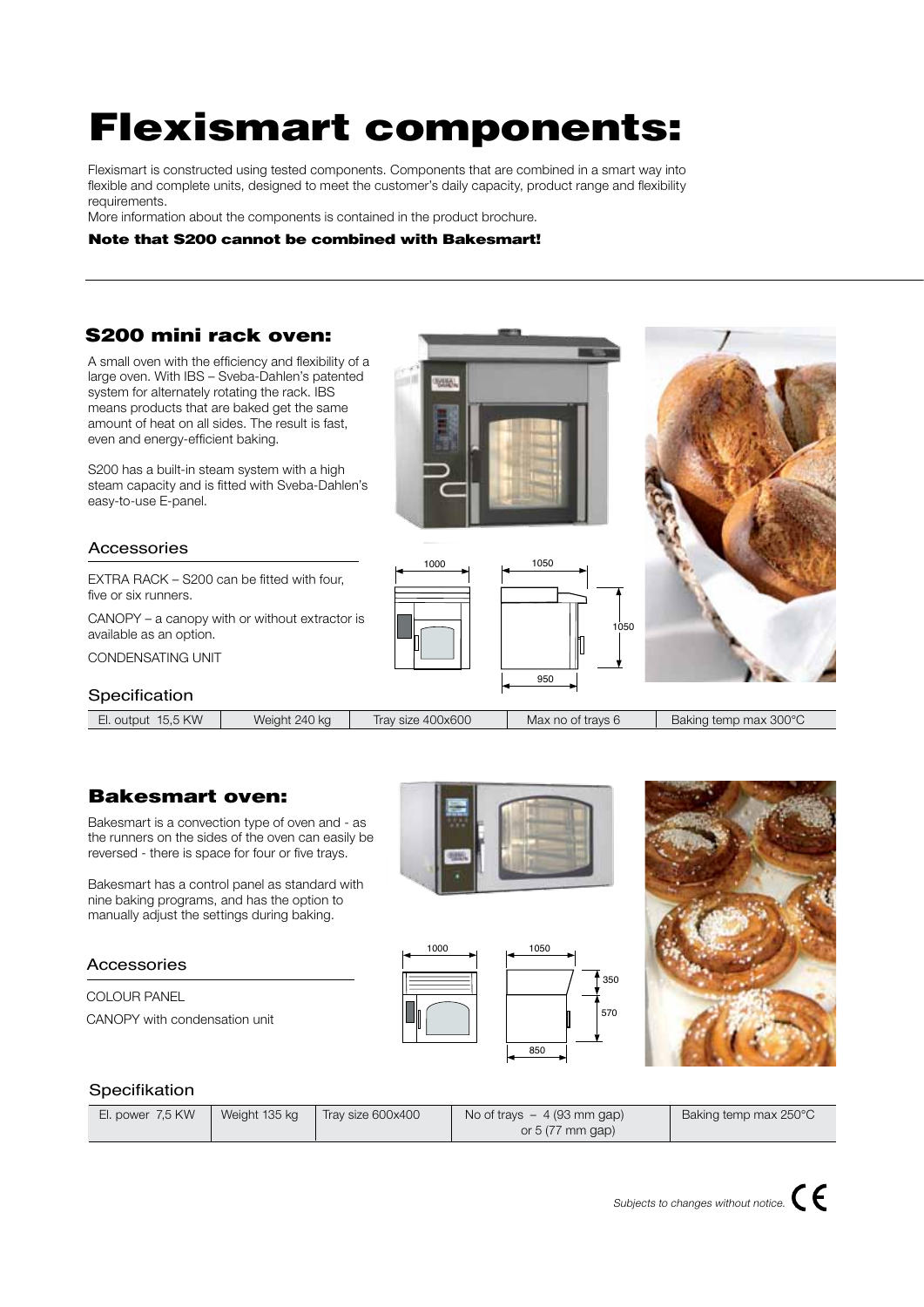## Classic deck oven:

The classic deck oven is available in two widths and two heights. The width is adjusted to suit one or two ovens placed on the oven chamber.



NOTE: When calculating the overall height you must always include an intermediate section under the oven  $H = 110$  mm, a bottom section  $H = 115$ 

The recommended maximum height is based on the best working

and the castor height  $H = 135$  mm in the calculation.

ergonomics.

810/990

#### Accessories

220 mm high oven chamber (400 mm high oven chamber)

Built-in steam generator (2 kW)

STONE SOLE

D2+ programmable panel

High temp design (400°C)





#### Specification

|        | Model Baking |      | El. pow. Tray size and no of trays per deck: |  |  |  |  |  | Max b.                                                                  |  |                 |
|--------|--------------|------|----------------------------------------------|--|--|--|--|--|-------------------------------------------------------------------------|--|-----------------|
|        | surf. $m^2$  | kW   |                                              |  |  |  |  |  | 400x600 400x762 450x600 457x660 457x762 470x630 500x700 530x650 600x800 |  | temp            |
| $DC-$  | 0.52         | 5.0  |                                              |  |  |  |  |  |                                                                         |  | $300^{\circ}$ C |
| $DC-3$ |              | 10.7 |                                              |  |  |  |  |  |                                                                         |  | $300^{\circ}$ C |

## Classic prover:

As with the deck oven, the prover is available in two widths and two heights.

The prover has glass doors, lighting, automatic water filling and practical tray rack in the basic model.





810/990

 $\overline{\sigma}$ 

950

#### Specification

|       |               | Low version ( $h = 560$ mm)    | High version ( $h = 740$ mm)   |
|-------|---------------|--------------------------------|--------------------------------|
| Model | El. output kW | Number of trays (400 x 600 mm) | Number of trays (400 x 600 mm) |
| DCJ-1 |               |                                |                                |
| DCJ-3 |               |                                | 18                             |

 $\int_{560/740}$ 

135

115